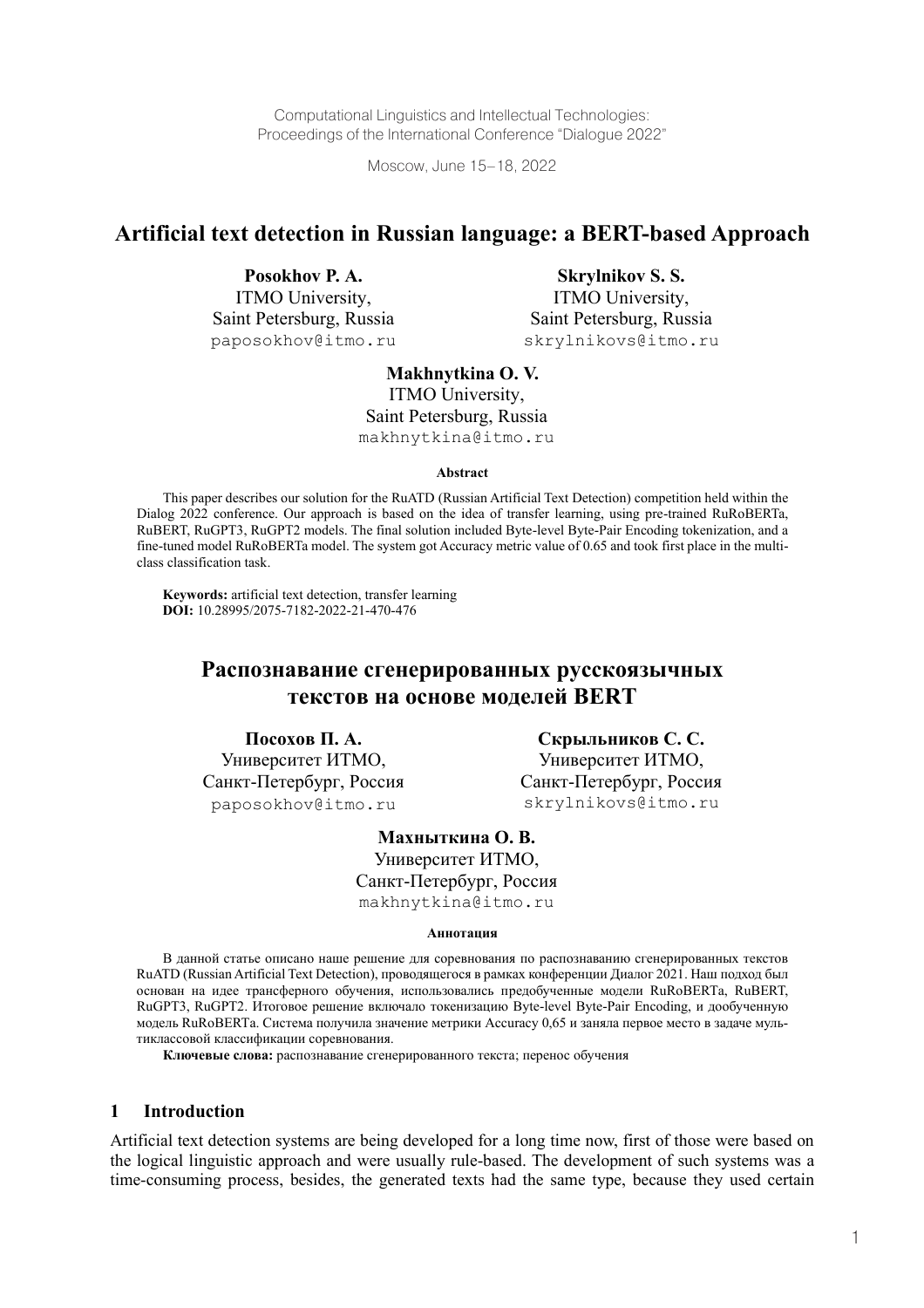patterns, the generated texts though were meaningful and syntactically correct [9]. Recently, some researchers still use the rules as components of automatic text generation systems [17]. Later development of text generation systems was based on statistical approaches such as Markov chains [14]. However, the result for such models can be unpredictable, semantic connections can be lost and sentences can be grammatically incorrect. The active development of neural networks gave automatic text generation a new life. The generation of meaningful texts that are grammatically correct and close to human-written texts became possible after the creation of neural network architectures based on transformers [16]. These models show impressive results, as Clark et al. [4] suggest the ability of non-specialists to distinguish between human and machine text (GPT2 and GPT3) in three areas (stories, news articles and recipes), and found out that without training evaluators can distinguish GPT3 generated text from human-written text purely by chance.

However, such models can also be used with different aims, for example, to create fake news [15,18], product and service reviews [1, 2]. For example, [18] shows that people rate model-generated disinformation as credible, even more than human-written disinformation. That is why the artificial text detection task is very relevant nowadays. Researchers have already made attempts to develop detection systems for artificial texts. The main approaches are: 1) training models from scratch, using the bag of words model and classical machine learning methods, such as logistic regression [6, 15]; 2) the use of pre-trained models based on transformers [1, 13, 18]. The second approach shows the best results in the artificial text detection. At the same time, it is worth noting, that research in this field was mainly carried out on datasets in English and Chinese languages. In recent years, the automatic text generation in Russian language has also reached a high quality, especially due to the emergence of pre-trained models ruGPT3, ruT5 [8], but the task of artificial text detection has not been given due attention. The article proposes a solution to this task and determines the model used to generate the text. The code is publicly available at https://github.com/Anpopaicoconat/dialog2022.

### **2 Task**

The task set on RuATD (Russian Artificial Text Detection) is the multi-class classification of generated texts with generator model determination or assignment of Human class for cases when text is written by a person [11]. The list of response classes for this task contains the following:

- Human text is written by a person;
- OPUS-MT text is generated with machine translation model OPUS;
- − ruGPT2-Large text is generated with ruGPT2-Large model;
- ruGPT3-Large text is generated with ruGPT3-Large model;
- ruGPT3-Medium text is generated with ruGPT3-Medium model;
- ruGPT3-Small text is generated with ruGPT3-Small model;
- − M-BART text is generated with Text2Text model M-BART;
- − M-BART50 text is generated with Text2Text model M-BART50;
- M2M-100 text is generated with Text2Text model M2M-100;
- mT5-Large text is generated with Text2Text model mT5-Large;
- mT5-Small text is generated with Text2Text model mT5-Small;
- ruT5-Base text is generated with Text2Text model ruT5-Base;
- − ruT5-Base-Multitask text is generated with Text2Text model ruT5-Base-Multitask;
- ruT5-Large text is generated with Text2Text model ruT5-Large.

Initially, the task was to implement a multi-class classification. The input in this case is a text example, with an output being one of the 14 tags, containing the source of the text, being either title of the generation model or human.

Evaluation metric used for this task is accuracy, which is a standard metrics for classifier evaluation. It is the fraction of predictions the model got right.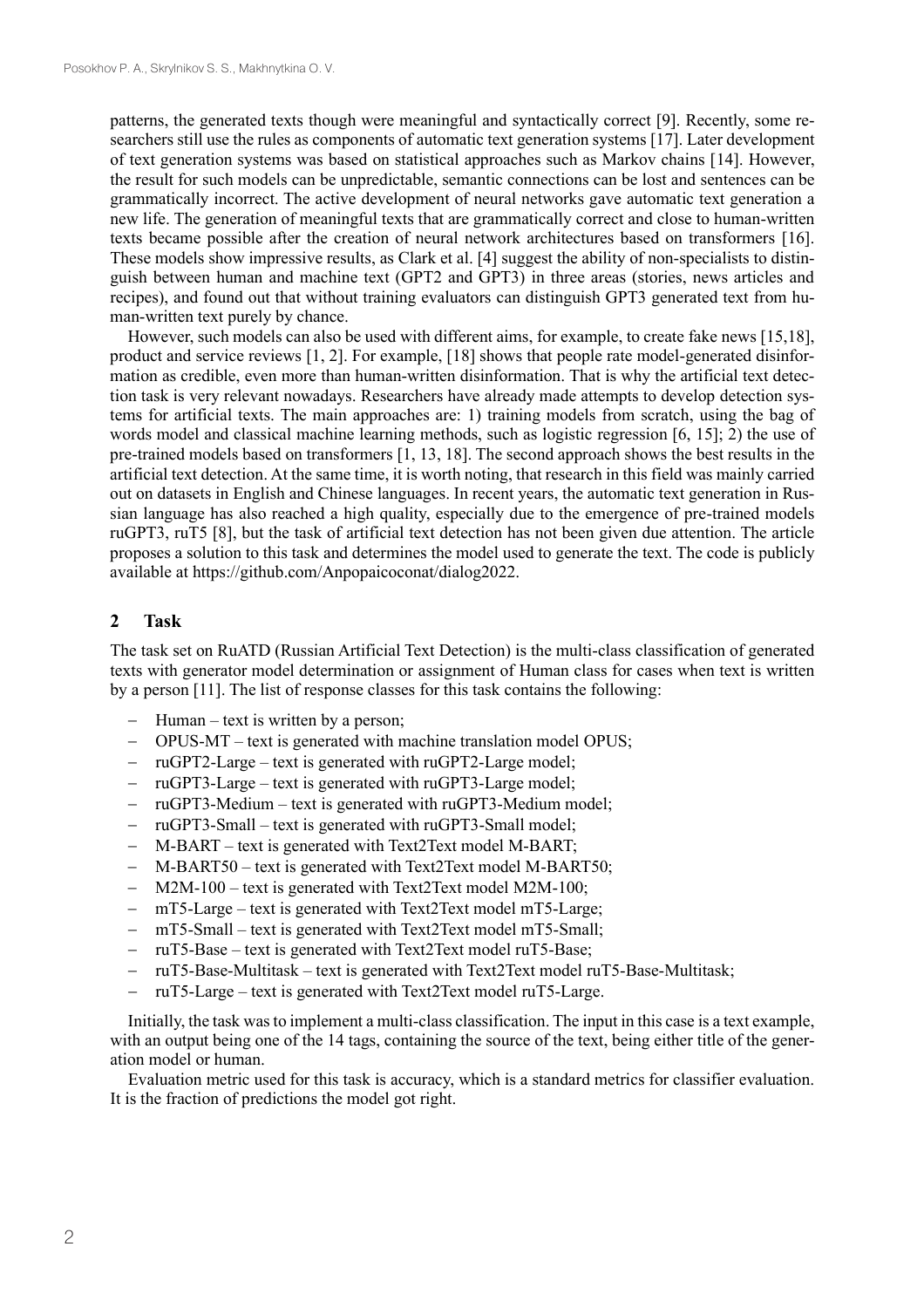# **3 Dataset**

The dataset provided for the task contains 215,110 text «text»:«source», examples divided into training(129,066), test(64,533) and validation(21,511) sets. Training examples contain text, representing the statement from dialogue or chat (see Table 1).

| <b>Text</b>                                     | <b>Class</b>   |  |  |  |  |  |  |
|-------------------------------------------------|----------------|--|--|--|--|--|--|
| Власти планируют закончить строительство        | ruGPT3-Large   |  |  |  |  |  |  |
| аэропорта Сочи к 2018 году [Authorities plan to |                |  |  |  |  |  |  |
| finish construction of Sochi airport by 2018].  |                |  |  |  |  |  |  |
| Путин подписал указ об открытии музея Ми-       | $mT5$ -Large   |  |  |  |  |  |  |
| хаила Ивановича на Моховой улице в              |                |  |  |  |  |  |  |
| Mocкве[Putin signed a decree on the opening of  |                |  |  |  |  |  |  |
| the Mikhail Ivanovich Museum on Mokhovaya       |                |  |  |  |  |  |  |
| Street in Moscow].                              |                |  |  |  |  |  |  |
| Мерелбеке - это муниципалитет, располо-         | Human          |  |  |  |  |  |  |
| женный в бельгийской провинции Восточная        |                |  |  |  |  |  |  |
| Фландрия [Merelbeke is a municipality in the    |                |  |  |  |  |  |  |
| Belgian province of East Flanders]              |                |  |  |  |  |  |  |
| Вторая попытка привела к тому же результату     | <b>OPUS-MT</b> |  |  |  |  |  |  |
| [The second attempt had the same result].       |                |  |  |  |  |  |  |

Table 1. Examples from the training set are shown in the table

The data distribution by classes is shown in Figure 1. The classes in the data are unbalanced, however this split is explained with the ratio between model generated and human written texts. Therefore, 50% of the provided dataset contain examples of human written texts, the other half is accounted for text generation models, despite the dataset being unbalanced for 14 classes this split of samples is reasonable.



Figure 1. Data distribution by classes

# **4 Methods**

Review of most recent works on this task allowed us to determine the most suitable models for its' solution in Russian language. The most commonly used technologies in natural language processing nowadays are transformer models. That is the reason why, the models chosen for solving this particular task also belong to this group of models. When implementing such models, usually the transfer learning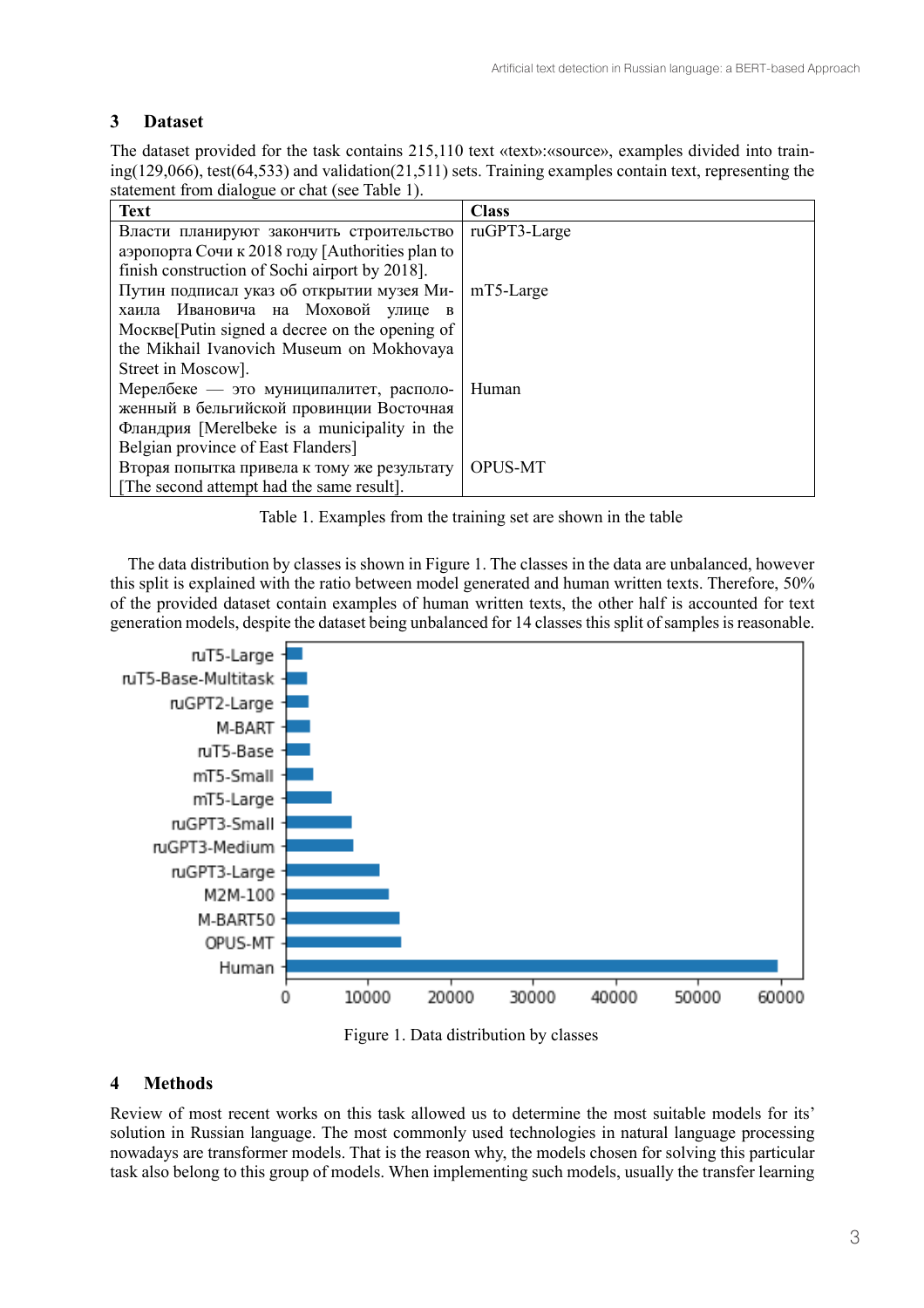is used. This is an approach in machine learning, when network knowledges from one task is transferred to solve another, related task. Text processing by such models is based on the process of tokenization. Word tokens are available from the network dictionary, and they represent words or their parts if full word is missing. The tokens themselves are encoded with embeddings, which are their vector representations, that are processed by the network in parallel, but they also save the information about the location of words in the sentence. Initially, such networks are trained on large datasets, after which they are pre-tuned for a specific task, which makes these models quite flexible. For solution of this task the following models were considered:

1. GPT2 - generative pre-trained transformer model often used in natural language processing tasks. It is based on the use of attention mechanisms, which allow the model to segment the input data and selectively focus on the most relevant one. This model surpasses the previous ones based on recurrent or convolutional neural networks, as it parallelizes computations much better. [10]. For this particular task, the rugpt2large model was chosen, pre-trained to work with the Russian language and available on the HuggingFace hub<sup>1</sup>, with standard configuration and the number of un-freeze layers equal to 8. This model was trained on 170 gigabytes of data, representing 1024 long sequences. Dictionary size is 50257. The number of neurons in the output layer is 14, according to classes given.

2. GPT3. Unlike its' predecessor, it has more than 100 times more parameters [3]. The exact chosen model was rugpt3large based on gpt2. This is the Russian language model pre-trained by SberDevices<sup>2</sup>. It has been trained on sequences of the same dimension. 80 billion tokens were used in training the first three epochs, after which the model was tuned to work with sequences of length 2048 for one more epoch. The output layer remained unchanged, however, the number of unfreeze layers was reduced to 4.

3. BERT (Bidirectional Encoder Representations from Transformers) this network was first introduced by Google and provided state-of-art results in many nlp tasks [5]. This model is primarily aimed at solving tasks that use the whole utterance such as sequence classification, token classification or question answering and requires fine-tuning for each specific use. For this task, the rubert-base-cased model was used, pre-trained by DeepPavlov<sup>3</sup> with 180 million parameters and a dictionary size of 119547. This model is the closest one to the model provided in the baseline solution of the task that is why it was chosen as a metric reference point for other models. The model standard parameters were chosen the output layer had 14 neurons, according to the number of possible response classes.

4. RoBERTa. Is a transformer model pre-trained on a large corpus of the raw texts only, without any labels with the MLM (Masked Language Modeling) objective. This model trains on masked sentences which is rather different from is different from traditional recurrent neural network (RNN) approaches that usually see the words in set order, or from other transformer models like GPT, which internally mask the future tokens. Roberta's approach allows the model to learn a bidirectional representation of the sentence. For this task we used RuRoBERTa-large model with the following parameters: number of epochs equals 4, batch size equals 1, learning rate equals 2e-5. The used optimizer was AdamW, based on it a linear scheduler with a warmup period was also used during which the learning rate increases linearly from zero to the initial one, and after that linearly decreases from the initial one set in the optimizer to 0. The warmup process is used in models with attention mechanisms to avoid the loss of weights the model learned during pre-training. Used model is an encoder, which was trained for the Russian language by the SberDevices team and available on the HuggingFace hub<sup>4</sup>. Its initial task is mask filling. In tokenization, Byte-level Byte-Pair Encoding is used [12]. This method allows model to have a smaller dictionary, with a larger number of options. In this case, the dictionary consists of 50,265 examples, the number of parameters is 335 million. When text is processed by the model, the first cls token is used for aggregation, which is followed by a dropout layer, with a probability of 0.1, this parameter is required to avoid model overfitting. The train data is fed to the input layer being fully connected with a dimension of 1024 neurons. Here the hyperbolic tangent (tanh) activation function is used, followed by a dropout again. The output layer contains 14 neurons, corresponding to the number of classes in the task. The use of RuRoBERTa-large, pre-trained by sberbank-ai, for this task is justified by the fact that it shows higher accuracy metrics when working with Russian text data in comparison with other models.

<sup>1</sup> https://huggingface.co/sberbank-ai/rugpt2large

<sup>&</sup>lt;sup>2</sup> https://huggingface.co/sberbank-ai/rugpt3small\_based\_on\_gpt2

<sup>3</sup> https://huggingface.co/DeepPavlov/rubert-base-cased

<sup>4</sup> https://huggingface.co/sberbank-ai/ruRoberta-large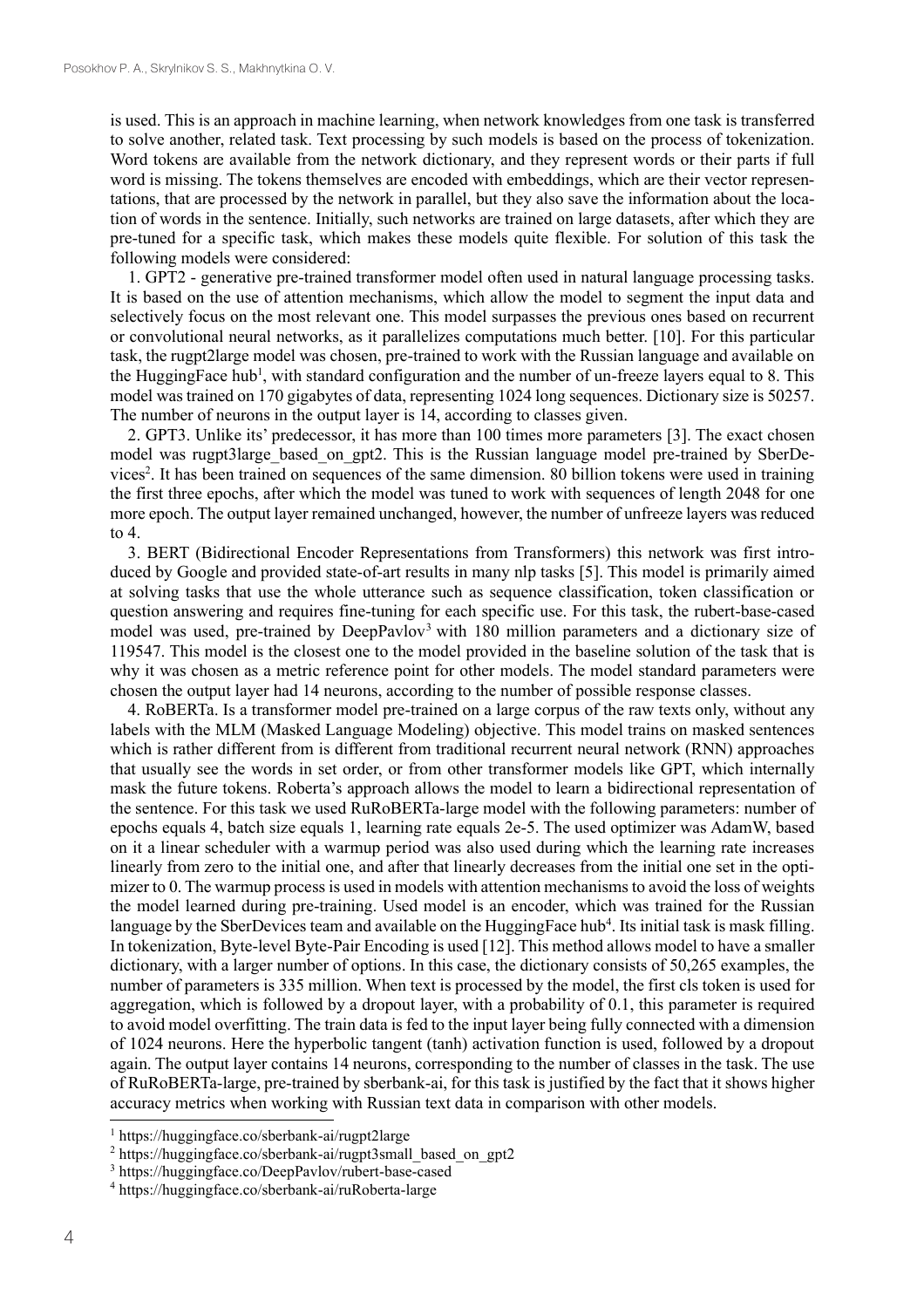## **5 Experiments**

The competition rules included providing the baseline solutions for the artificial text detection task. The first one is based on the use of the "bag of words" method with the tf-idf measure and logistic regression, the second is based on the application of the BERT model after fine-tuning, more specifically, it uses pre-trained DeepPavlov rubert-base-cased available on the HuggingFace hub. The approaches used in the study were also based on the concept of transfer learning, such pre-trained models as RuRoBERTa, RuBERT, RuGPT3, RuGPT2 were used. The Table 2 below shows the results of artificial text detection.

| <b>Model</b>         | Accuracy |
|----------------------|----------|
| <b>RuRoBERTa</b>     | 0.65035  |
| RuBERT               | 0.59817  |
| <b>Baseline BERT</b> | 0.59813  |
| RuGPT3               | 0.54574  |
| RuGPT <sub>2</sub>   | 0.47258  |
| Baseline tf-idf      | 0.44280  |

Table 2. Models results on artificial text detection

RuGPT2 did not prove to be better than the basic solution in this task, therefore the decision was made to change the model. The RuGPT3 model showed higher accuracy than its predecessor, however, still insufficient in terms of the model applicability for the task. The RuBERT model predictably turned out to be on par with the fine-tuned model provided in the baseline. Still BERT based model showed better results according to GPT ones, as it considers both contexts of the word, whilst GPT models are based on the use of left context only. The best results were obtained with use of the RuRoBERTa model, it resulted in accuracy equal to 0.65035, on the test data of the competition, thus taking first place in the multi-class classification. This model's architecture and hyperparameters are optimized for best efficiency and further modifications would lower the efficiency of the model, without proper pre-training. For comparison, the accuracy of the baseline of the BERT and tf-idf solutions is 0.59813 and 0.44280, respectively.

The figure 2 shows confusion matrix heatmap normalized by number of examples in every class. The model classifies human-generated texts best of all classes, being accurate at 89% of examples. The confusion in classification of artificially generated text messages was mostly noticed among those generated by models designed primarily for machine translation, them being OPUS-MT, M-BART50 and M2M-100. Another notable remark is that the model also confuses the messages generated by the same architecture of different sizes. For example, 28% of the messages generated by mT5-Small are recognized as generated by mT5-Large; the confusion between the ruGPT3-Large, ruGPT3-Medium, ruGPT3-Small models varies from 7% to 15%. Significant error in classification occurs due to recognition of artificial texts as human class. The largest percent of wrongly classified messages were generated by mT5-Large, ruT5-Large models. This can be explained by the quality of text generation for these models.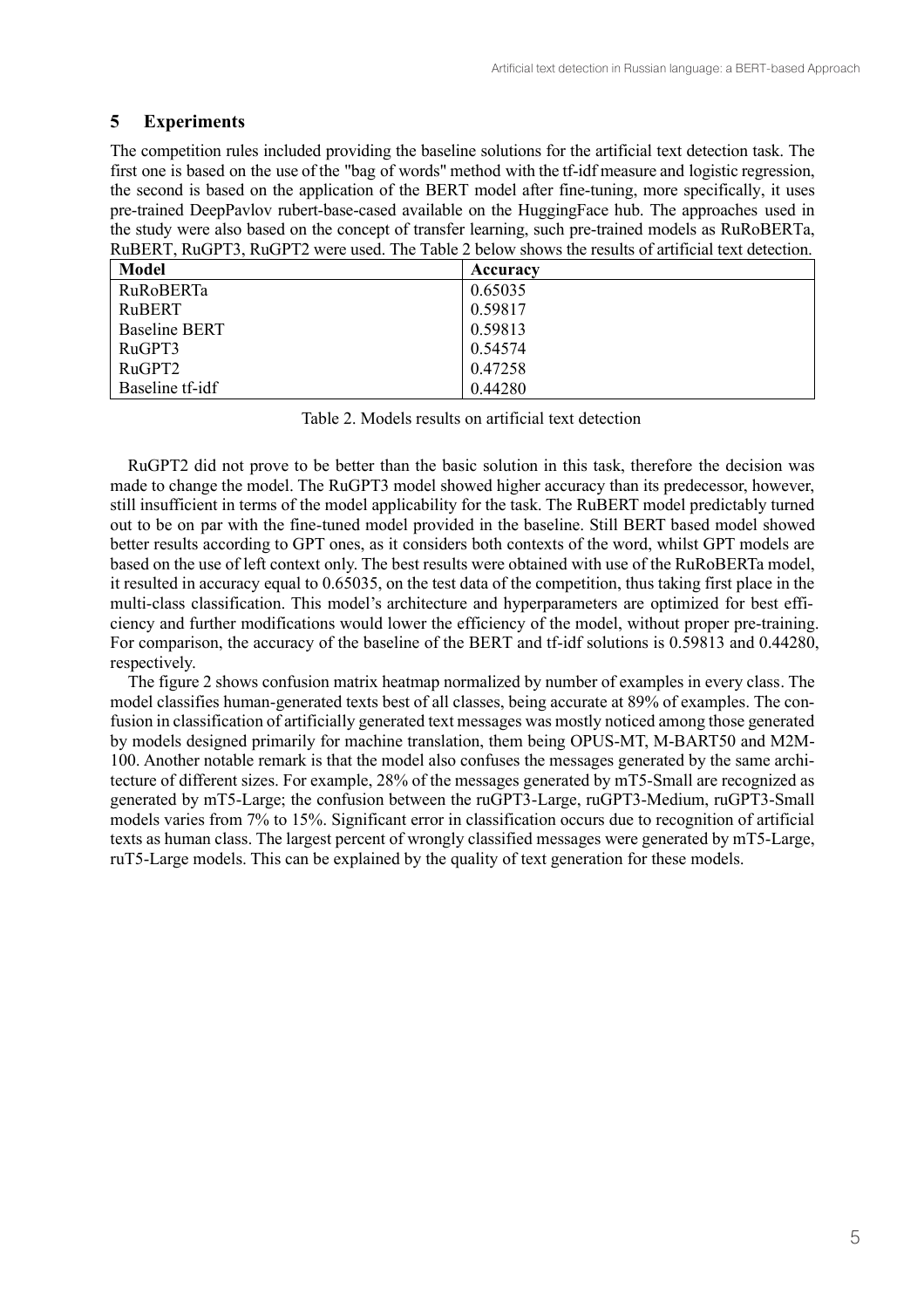| M-BART - 0.15 0.74                                                                          |       |        |                 |         |         |           |           |              |              |               |              |           |                                    |            | $-0.8$ |
|---------------------------------------------------------------------------------------------|-------|--------|-----------------|---------|---------|-----------|-----------|--------------|--------------|---------------|--------------|-----------|------------------------------------|------------|--------|
|                                                                                             |       |        |                 |         |         |           |           |              |              |               |              |           |                                    |            |        |
|                                                                                             |       |        |                 |         |         |           |           |              |              |               |              |           |                                    |            | $-0.7$ |
| OPUS-MT - 0.12 0.00 0.21 0.15 0.49 0.01 0.00 0.00 0.01 0.00 0.01 0.00 0.00 0.00             |       |        |                 |         |         |           |           |              |              |               |              |           |                                    |            | $-0.6$ |
| mT5-Large 0.40 0.01 0.03 0.04 0.06 0.26 0.03 0.02 0.10 0.02 0.00 0.00 0.02 0.01             |       |        |                 |         |         |           |           |              |              |               |              |           |                                    |            |        |
| mT5-Small 0.17 0.00 0.05 0.01 0.03 0.28 0.31 0.03 0.06 0.01 0.00 0.00 0.04 0.01             |       |        |                 |         |         |           |           |              |              |               |              |           |                                    |            | $-0.5$ |
| ruGPT2-Large 0.11 0.00 0.01 0.01 0.02 0.01 0.00 0.59                                        |       |        |                 |         |         |           |           |              | 0.25         |               |              |           | $0.00$ $0.00$ $0.00$ $0.01$ $0.00$ |            | $-0.4$ |
| ruGPT3-Large 0.14 0.00 0.01 0.02 0.02 0.03 0.00 0.03 0.60 0.07 0.07 0.00 0.00 0.00          |       |        |                 |         |         |           |           |              |              |               |              |           |                                    |            |        |
| ruGPT3-Medium - 0.07 0.00 0.01 0.01 0.02 0.01 0.00 0.00 0.10 0.63                           |       |        |                 |         |         |           |           |              |              |               |              |           | $0.12$ $0.01$ $0.00$ $0.01$        |            | $-0.3$ |
|                                                                                             |       |        |                 |         |         |           |           |              |              |               |              |           |                                    |            | $-0.2$ |
|                                                                                             |       |        |                 |         |         |           |           |              |              |               |              |           | 0.00 0.00                          |            |        |
| ruT5-Base-Multitask - 0.38 0.01 0.05 0.07 0.05 0.08 0.04 0.02 0.04 0.02 0.01 0.01 0.19 0.02 |       |        |                 |         |         |           |           |              |              |               |              |           |                                    |            | $-0.1$ |
| mT5-Large - 0.63 0.01 0.02 0.05 0.04 0.04 0.00 0.00 0.03 0.01 0.01 0.02 0.05 0.08           |       |        |                 |         |         |           |           |              |              |               |              |           |                                    |            |        |
|                                                                                             | Human | M-BART | <b>M-BART50</b> | M2M-100 | OPUS-MT | nT5-Large | mT5-Small | ruGPT2-Large | ruGPT3-Large | ruGPT3-Medium | ruGPT3-Small | ruT5-Base | uT5-Base-Multitask                 | ruT5-Large | $-0.0$ |

Figure 2. Heatmap of confusion matrix by classes

### **6 Conclusion**

This paper presents the study of transfer learning usage for the artificial text detection task. Based on the analysis of modern research, it was concluded that for datasets in English and Chinese, this approach shows the best results this paper validates this statement also being true for Russian language datasets. A comparative analysis of the pre-trained Russian language models' usage showed the advantages of the RuRoBERTa model. The model presented in the article has several ways to be used, on the one hand, it can be used for its intended purpose to determine artificially generated messages, and to determine the exact model. On the other hand, it can be used to improve the quality of text generation, for example, as a filter for generated messages based on similarity between generated text and text written by a person.

Further development of the model, could possibly include training of separate classifiers corresponding to each applied model and use of output vectors built-in aggregation, thereby combining the models into an ensemble.